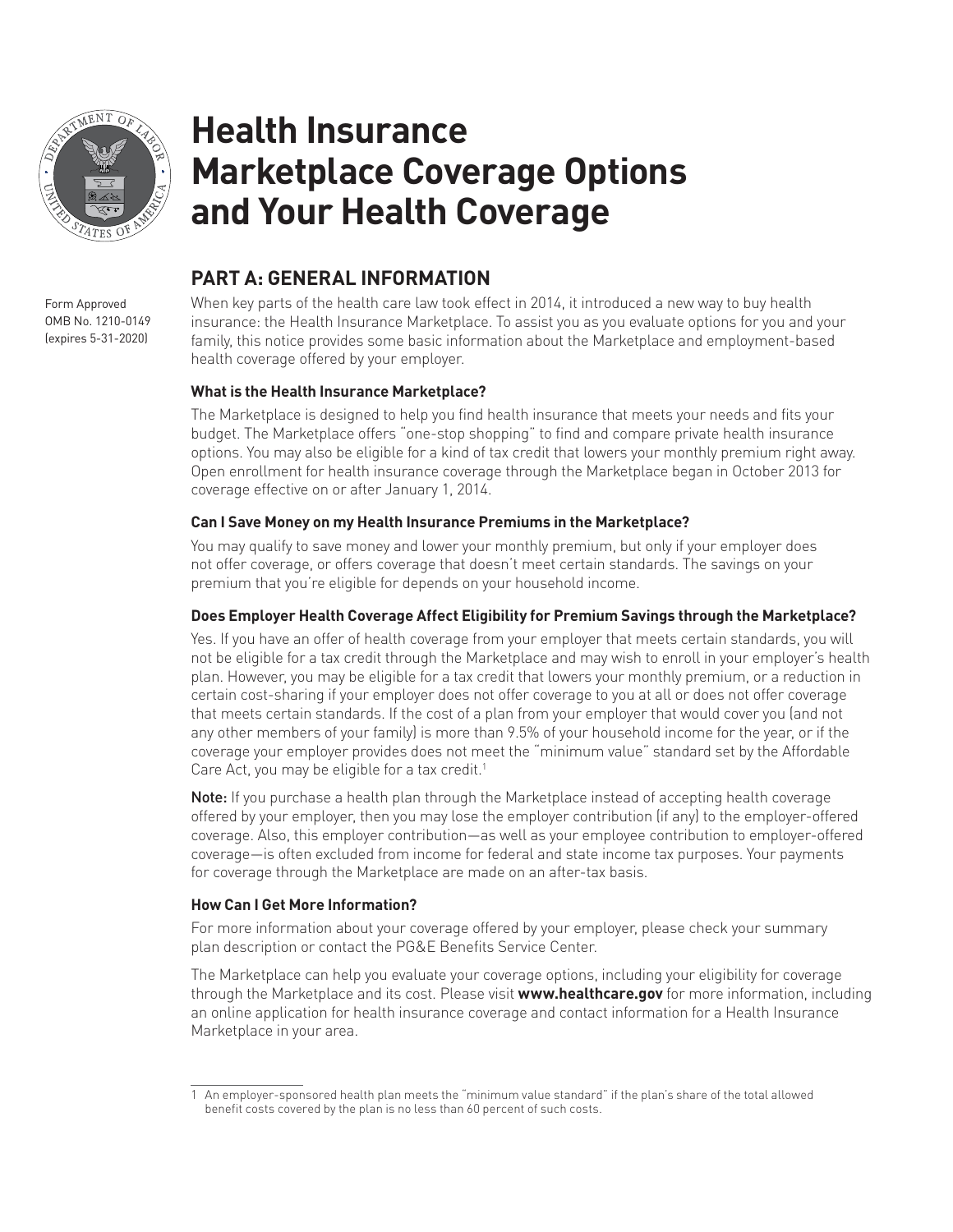## **PART B: INFORMATION ABOUT HEALTH COVERAGE OFFERED BY YOUR EMPLOYER**

This section contains information about any health coverage offered by your employer. If you decide to complete an application for coverage in the Marketplace, you will be asked to provide this information. This information is numbered to correspond to the Marketplace application.

| 3.                                                                | <b>Employer name</b>                                                                                                                          |          |    | <b>Employer Identification Number (EIN)</b><br>4. |  |
|-------------------------------------------------------------------|-----------------------------------------------------------------------------------------------------------------------------------------------|----------|----|---------------------------------------------------|--|
|                                                                   | Pacific Gas and Electric Company; PG&E Corporation;<br>PG&E Corporation Support Services, Inc.; PG&E<br>Corporation Support Services II, Inc. |          |    | 94-0742640*                                       |  |
|                                                                   | 5. Employer address                                                                                                                           |          |    | 6. Employer phone number                          |  |
|                                                                   | P.O. Box 5546                                                                                                                                 |          |    | 1-866-271-8144                                    |  |
| 7.                                                                | City                                                                                                                                          | 8. State | 9. | ZIP code                                          |  |
|                                                                   | Concord                                                                                                                                       | CА       |    | 94524                                             |  |
| 10. Who can I contact about employee health coverage at this job? |                                                                                                                                               |          |    |                                                   |  |
|                                                                   | PG&E Benefits Service Center                                                                                                                  |          |    |                                                   |  |
|                                                                   | 11. Phone number (if different from above)                                                                                                    |          |    | 12. Email address                                 |  |
|                                                                   |                                                                                                                                               |          |    |                                                   |  |

\*Coverage is offered to eligible employees through the Pacific Gas and Electric Company Health Care Plan for Active Employees.

Here is some basic information about health coverage offered by this employer:

• As your employer, we offer a health plan to:

 $\square$  All employees.

- $\blacksquare$  Some employees. Eligible employees are:
	- For union-represented employees: You are eligible to enroll for health care coverage if you are a full-time or part-time Bargaining Unit employee represented by the IBEW, ESC, or SEIU, regardless of whether you are a probationary employee or have reached regular status. You are not eligible to enroll for active employee health care coverage if you are a contract or agency employee, or a retiree of the Company (unless you are a retiree who has been rehired as a regular or Hiring Hall employee). Generally, intermittent employees and other temporary employees who are not expected to become regular employees are also not eligible for coverage, unless treated as full-time during a stability period, based on hours worked in a measurement period, under the Affordable Care Act (ACA).
	- For Management and A&T employees: You are eligible to enroll for health care coverage if you are a full-time or part-time Management or Administrative & Technical employee. You are not eligible to enroll for active employee health care coverage if you are a contractor or agency employee, or a retiree of the Company (unless you are a retiree who has been rehired as a regular or Hiring Hall employee).
	- For Hiring Hall employees: You are eligible to enroll for medical coverage.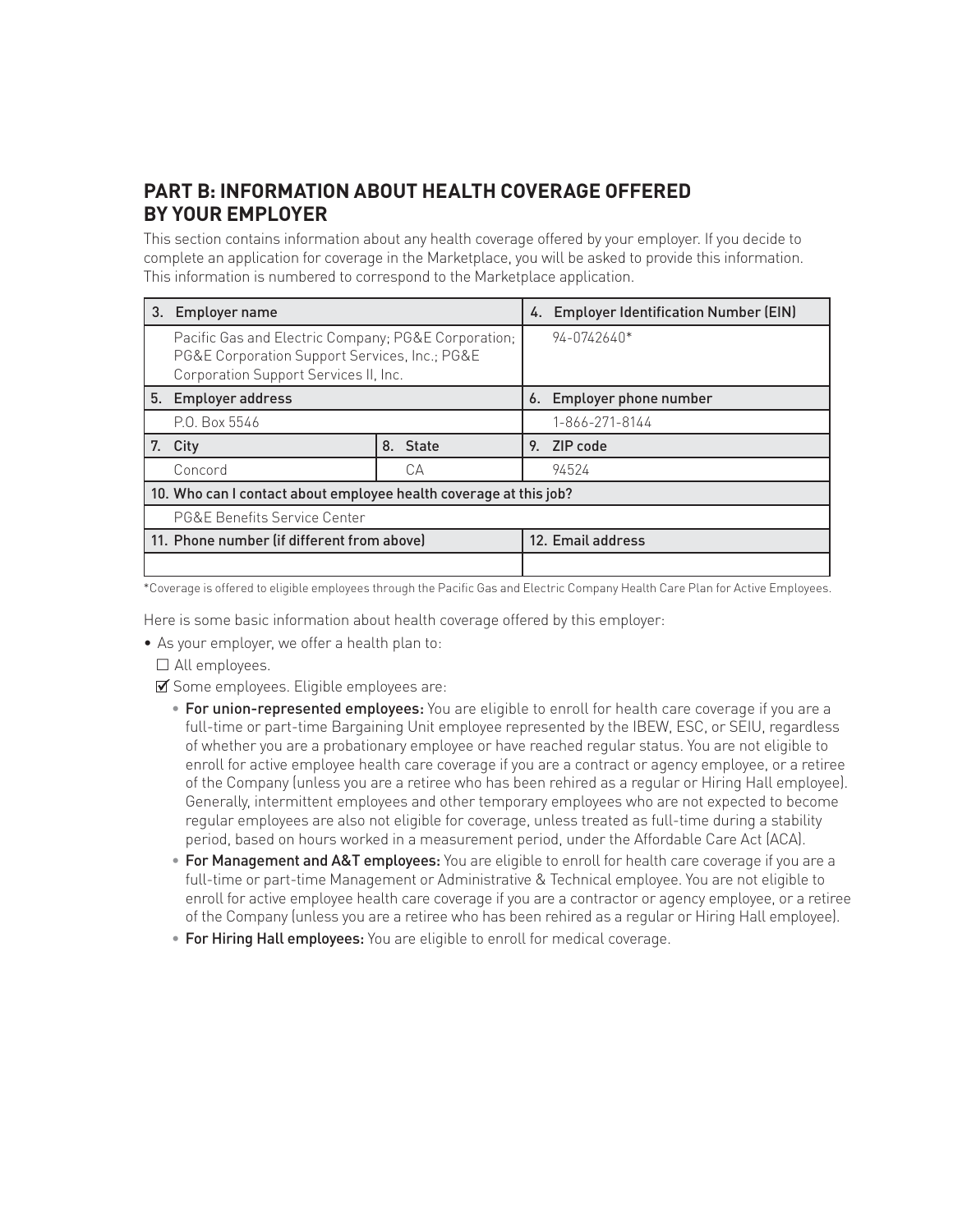• With respect to dependents:

We do offer coverage. Eligible dependents are:

- Your legally married spouse, legally state-recognized common-law spouse, or registered domestic partner;
- Your children who are under age 26, including stepchildren, children born during a registered domestic partnership, foster children, legally adopted children, and children for whom you have been permanently appointed legal guardianship by a court (does not include the legal wards of your spouse);
- The children of your registered domestic partner who are under age 26, including legally adopted children (for employees and retirees only). Note that a child for whom your registered domestic partner is the legal guardian is not an eligible dependent;
- Your disabled children or those of your spouse/registered domestic partner who are age 26 or older, who are certified as disabled by a Doctor of Medicine (M.D.) or Doctor of Osteopathy (D.O.), and who have been approved by a PG&E-sponsored medical plan provider for continued coverage before they reach age 26. For more information, please contact the Member Services department of the medical plan in which you are enrolled; or
- Your family member or registered domestic partner if you both are employees in the same classification (e.g., both Management and A&T employees or both union-represented employees), or you both are retirees. You each have the option of electing coverage as an "employee" or "retiree," or you can be covered as a "dependent" of the other. However, you may not be covered as both. In addition, you may not be covered as both an employee and a retiree. Management and A&T employees may not cover union-represented employees and vice versa.

 $\square$  We do not offer coverage.

 $\mathbb Z$  If checked, this coverage meets the minimum value standard, and the cost of this coverage to you is intended to be affordable, based on employee wages.

\*\*Even if your employer intends your coverage to be affordable, you may still be eligible for a premium discount through the Marketplace. The Marketplace will use your household income, along with other factors, to determine whether you may be eligible for a premium discount. If, for example, your wages vary from week to week (perhaps you are an hourly employee or you work on a commission basis), if you are newly employed mid-year, or if you have other income losses, you may still qualify for a premium discount.